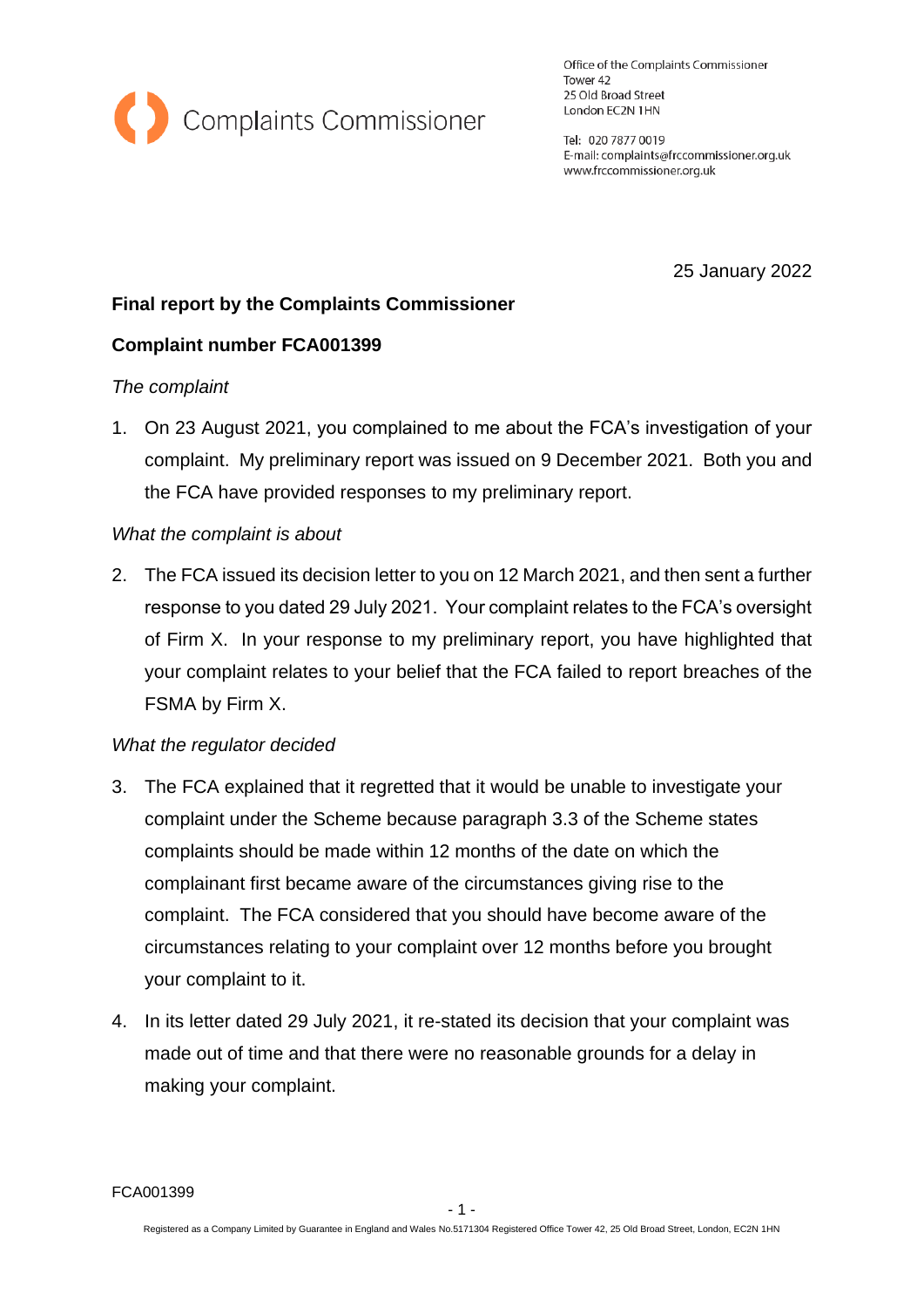### *Why you are unhappy with the regulator's decision*

- 5. In your email to me on 23 August 2021, you asked me to review the decision set out by the FCA in its decision letter dated 29 July 2021. You have alleged that Firm X was involved in over 60 development investment projects between 2005 and 2013. You invested in a number of these investments. Your complaint relates to the losses that you suffered following your investment in an Argentinian Development project in 2008 that was promoted by Firm X.
- 6. From your complaint to me and the correspondence you have had with the FCA, I have identified the following reasons that you disagree with the FCA's decision to not investigate your complaint under paragraph 3.3 of the Scheme:
	- a. You believe the FCA's 'standard response' is fundamentally flawed because you believe that it sets out that the investors invested in Firm X when in fact, they invested in unregulated products that were promoted and marketed by Firm X. (Element One)
	- b. You do not consider that the liquidation of Firm X is a significant event because the product is still in existence and is separate from Firm X. You consider that the action taken by the Jersey Financial Service Commission against an entity who was handling Firm X's funds is not relevant, because 'it is action taken by another regulator in a different territory against a different organisation about a different product.' You have also set out that the FCA's action against the two IFA's is not relevant because it relates to an action taken against a different organisation about a different product. (Element Two)
	- c. You have set out that you disagree with the FCA's conclusions in its decision letter, your complaint is about the FCA breaching its fundamental duty and 'harming consumers.' You say that the FCA has never admitted to breaching its fundamental duty, and hence you do not believe the 'time clock' for the 12 months of awareness has not commenced. You believe that because the FCA has declined to comment suggests that the FCA had not done anything with the knowledge it had been provided with regards to Firm X's unlawful activity. (Element Three)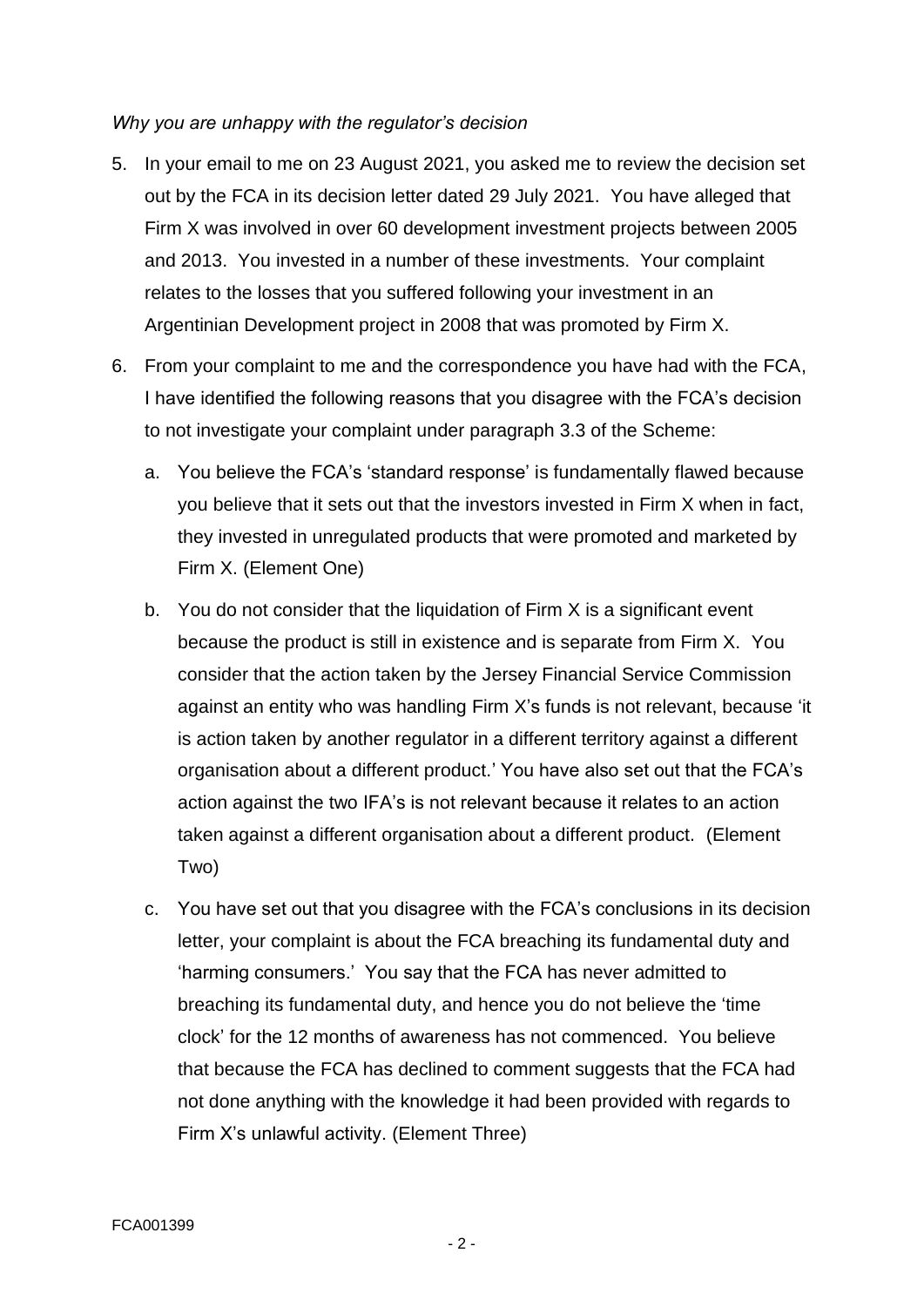- d. You have set out that you only learned about the serious issues within the FCA when you read the Independent Investigation Report into Firm Y late last year. That report identified a fact that the FCA had ignored warnings not just in relation to Firm Y but also in relation to a number of unlawful promotions like that of Firm X. (Element Four)
- e. In your response to my preliminary report, you stated that the apparent lack of action to the two letters that you identified were sent between 2014 and 2017, is the 'sole subject of this complaint', I note that this did not form part of your original complaint to the FCA. You believe that the FCA has wilfully ignored the information of whistle blowers including the statements you provided to the FCA in 2017. You have also set out that you were interviewed by the fraud team in August 2011, but that the FCA has claimed that no notes were made. The investigation related to two IFA's who later had lifetime bans imposed on them, you therefore do not accept that the FCA made no notes, as they would have been required as supporting evidence for the bans. (Element Five)
- f. You believe that the FCA 'was aware of the criminal offences under FSMA' committed by Firm X since as early as 2007 yet did nothing about it. You yourself notified the FCA whistle blowing team on 29 March 2017 (after you obtained bank statement evidence only weeks earlier) of Bank Z's significant involvement in the laundering of investor monies through Firm X's bank accounts. You believe that your complaint which you made over 4 years ago to the FCA about its regulation of Bank Z has never been actioned, but that Bank Z are equally culpable in the causation of investor loss. You believe that 'the two are inextricably linked - Firm X committed the fraud, Bank Z laundered the monies.' (Element Six)

### *Preliminary points*

7. An independent investigation report has recently been published that identified a number of failures by the FCA in its regulation of Firm Y, an FCA authorised organisation, who it was found offered both regulated and unregulated products, including Unregulated Collective Investment Schemes (UCIS), to its clients.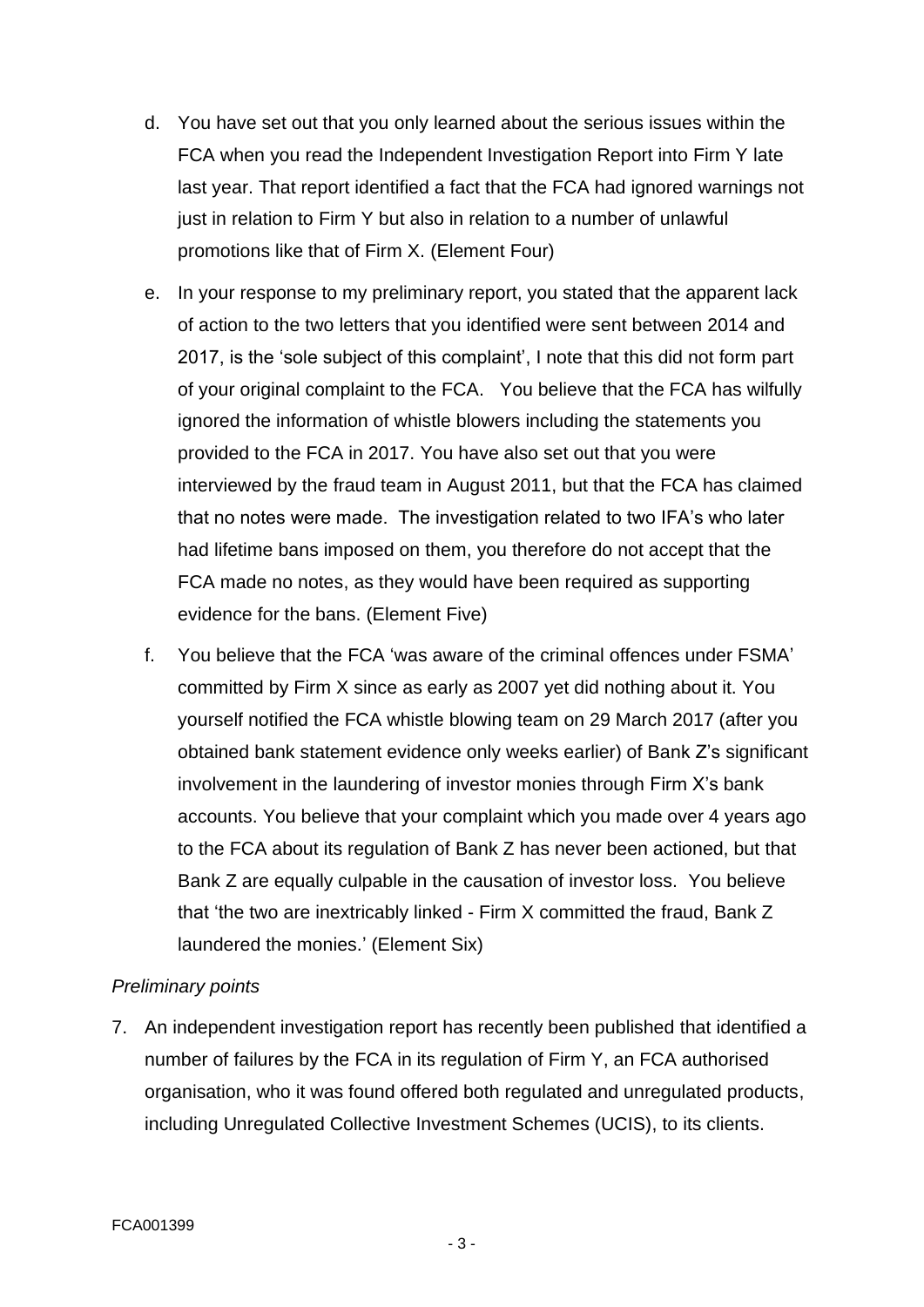- 8. Whilst there is a temptation to compare other cases, including yours, with the independent investigation report into Firm Y, it is not appropriate to do so. I must emphasise that every case has its own unique circumstances and it is important that I assess each case looking at its own specific details and circumstances.
- 9. Firm X whose products you invested in, was not regulated by the FCA at any time and the products that you invested in were unregulated products.

### *My analysis*

- 10. Firstly, I want to say that I am very sorry to hear about the financial losses you have suffered as a result of your investment with Firm X.
- 11. Secondly, I want to note that your complaint is not the only complaint that has been received about the FCA's handling of matters involving Firm X. The issues that you have raised in your complaint about the FCA investigation of your complaint have some similarities to those raised by other complainants recently received by my office and that I have previously reviewed. You have identified that the FCA has responded in a similar fashion to the complaints it has received about Firm X, what you have termed as its 'standard response.'

### *Elements One, Two Three and Four*

- 12. I have considered your position set out in your email of 23 August 2021 and your response to my preliminary report dated 11 December 2021, and in your correspondence with the FCA. I do not consider that the information that has been brought to your attention in the past 12 months provides new grounds for you to lodge a complaint that would otherwise be out of time.
- 13. I accept the FCA's position that there were already numerous pieces of information publicly available before you brought your complaint to the FCA that would have made you aware of the circumstances around your complaint. These include but are not limited to the Jersey Financial Services Commission press releases, the Final Notices issued on the two regulated financial adviser firms and Firm X going into liquidation.
- 14. I know that you disagree with these points and think that because the FCA has never admitted to any breach of its fundamental duty that the clock has never started on the 12 months of you having had knowledge of any event that triggered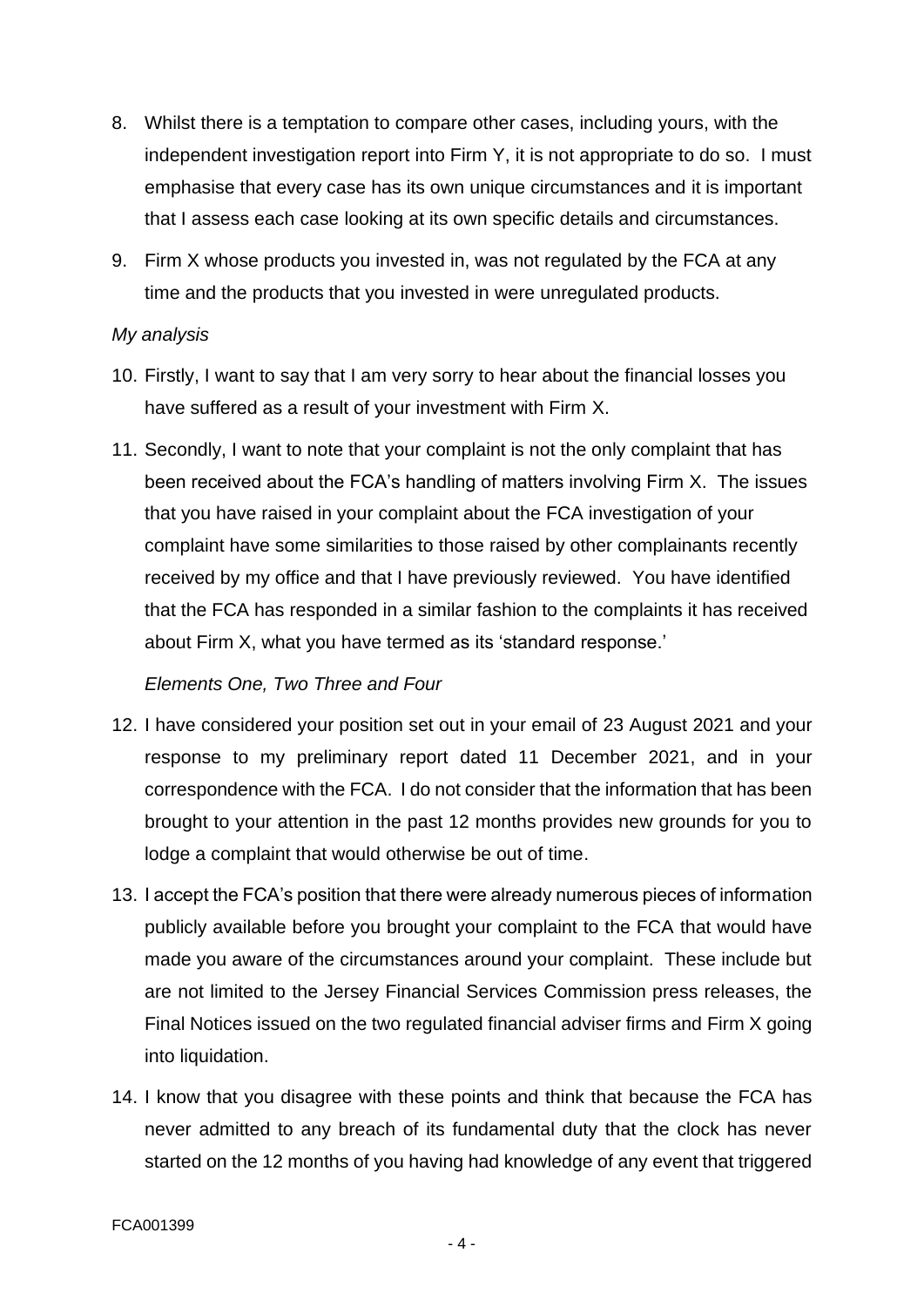a complaint. In addition to this you have raised the fact that you never received an informed response to information that you provided to the FCA in 2014 and 2017, so you feel that there was no possible way for you to ascertain that your correspondence had been ignored and for the clock to start from that point in time. You have also set out that the Jersey Financial Services Commission case related to a different product, and was in relation to a different organisation in a different territory, in addition to this, you do not consider that the liquidation of Firm X was a significant event as the products that the investors invested in still exist separate to Firm X.

- 15. Whilst I acknowledge these points, you have clearly had knowledge of the circumstances of your complaint for many years. You have set out that the sole subject of your complaint is the apparent lack of action including that the FCA did not provide you with an informed response to two letters that were sent to it, the first in 2014 and the second in 2017. You have set out that you provided information in interviews to the fraud team in 2011 and that you provided bank statements to the FCA in 2017. It is my understanding that you were also involved in the Investor Group which was established in 2014 and that you were on the board of the Group and wrote the CEO of the FCA. I understand that this Investor Group was looking into the negligence claims against Bank Z, the bank of Firm X at that time. This indicates that you and those members of the Investor Group were all on notice of the circumstances and issues giving rise to your complaint from that time.
- 16. I can accept complaints which are out of time if I feel there is good justification. I have considered the circumstances of this case and I do not think it is either practical or justified to investigate this case. It is not practical for the Complaints Scheme to have an indefinite open time frame for lodging complaints. That is why the Scheme requires complainants to lodge a complaint within twelve months of becoming aware of the circumstances giving rise to their complaint. This ensures that an investigation into the complaint can be conducted at the time of, or close to the originating events of a complaint, and people within the organisation can be located to provide first hand knowledge about the matters and locate and obtain relevant documentation. It also ensures that steps can be taken to address current issues and steps can be taken to resolve and improve issues at that point in time,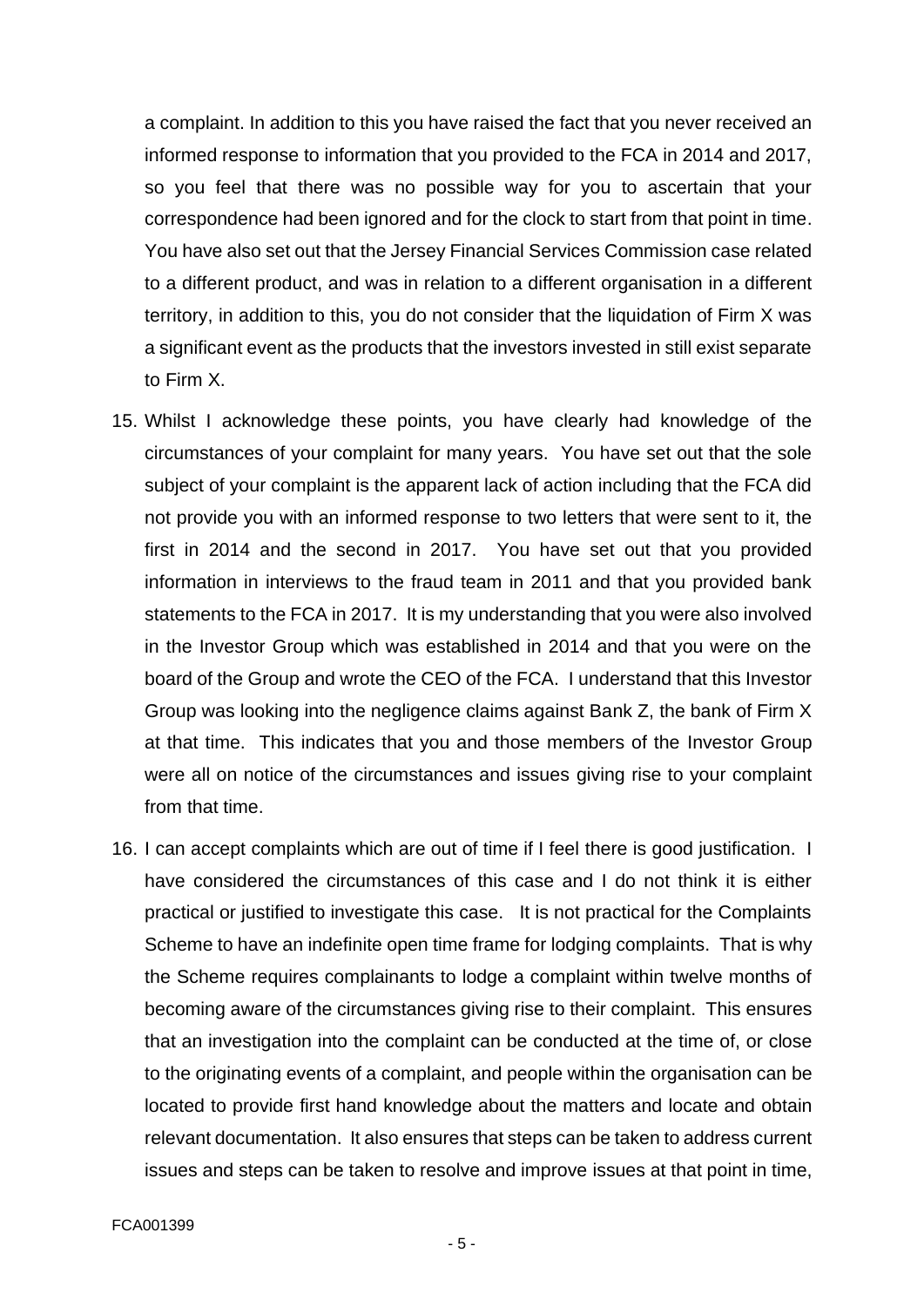rather than historical issues where the regulator may have already introduced changes to regulation and processes that are at question in the complaint. The Complaints Scheme does not have unlimited resources and whilst it is important to understand where there have potentially been historical issues and take lessons from them, this must be balanced with the available resources. However, I can assure you that I always carefully consider cases where Paragraph 3.3 has been used to ensure that it has been used appropriately and not being used to avoid addressing complaints, and I have done so in your case.

- 17. From your correspondence, it is clear that you were aware that there was an issue with your investment and that Firm X was in liquidation for some time before you made your current complaint about the FCA. It might be that you felt that you and/or the Investor Group might obtain a financial resolution to your situation through the liquidators or other avenues and that you were waiting to see what would happen, but this did not change the facts or the original actions of Firm X and you could have lodged a complaint at any time if you felt the FCA had failed to protect investors. The possibility of financial rectification is not reasonable grounds to delay making a complaint. There was nothing to prevent you from making a complaint with the FCA, even if you were exploring other avenues.
- 18. For these reasons I consider that it was reasonable that the FCA set out that it was unable to look at your complaint as it is excluded under paragraph 3.3, because you were aware of the circumstances and issues in relation to Firm X at a much earlier point in time.

#### *Elements Five and Six*

19. In relation to elements Five and Six of your complaint I note that the Complaint Scheme is not devised to be a final step for complainants when other avenues for redress have been exhausted. It is there to investigate complaints about the actions or inactions of the FCA, including into its regulatory failures. I have noted that you have set out that you only learned about the serious issues within the FCA when you read the Independent Investigation Report into Firm Y late last year. You set out that report identified the fact that the FCA had ignored warnings not just in relation to Firm Y but in many promotions over a period of time. You believe your case is evidence of this because the information that you provided to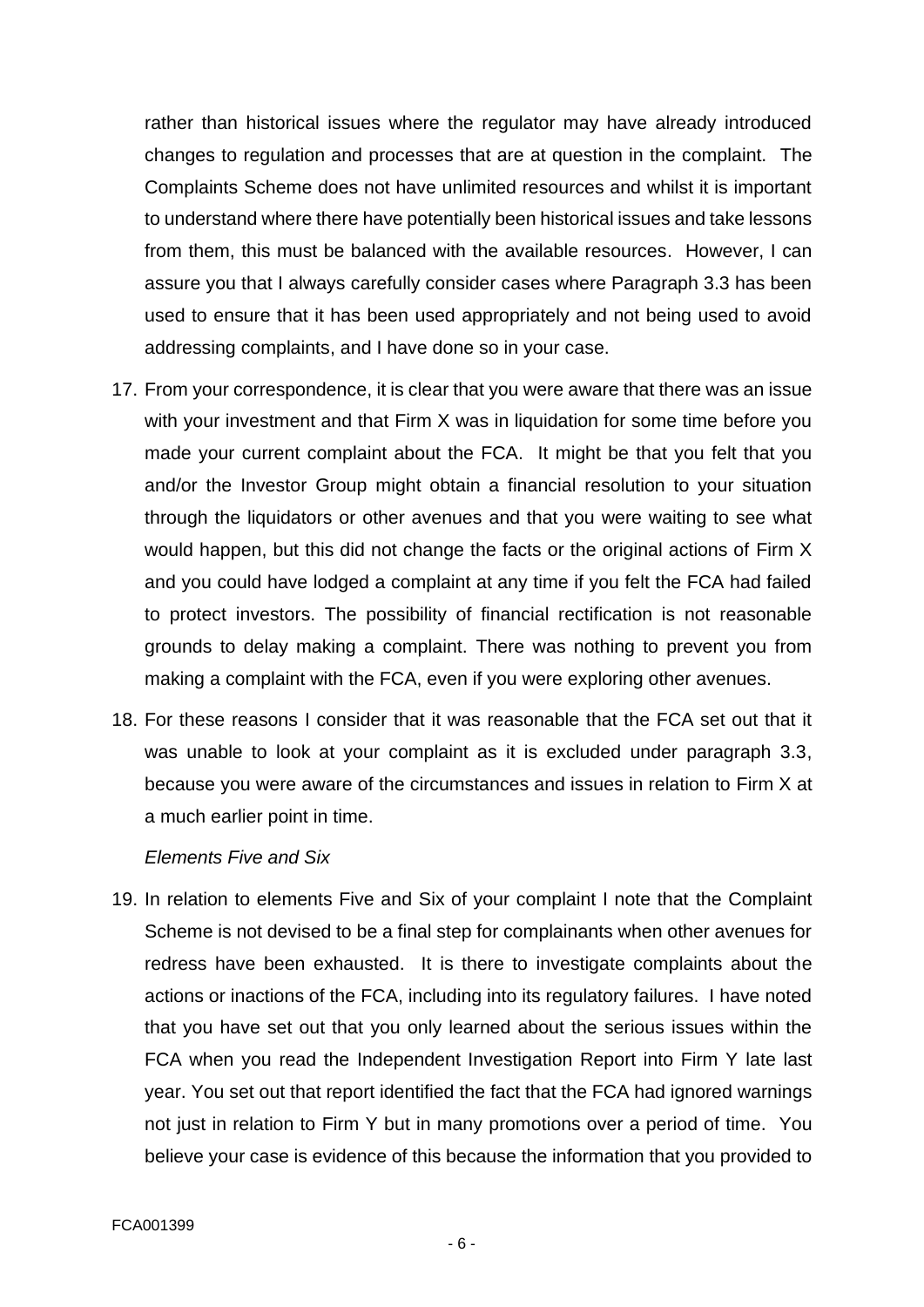the FCA in 2014 and 2017 by way of letters having been ignored. You feel that as a result there is no date of notification for you to ascertain whether your correspondence had been ignored.

- 20. The FCA does have a statutory duty to secure an appropriate degree of protection for consumers. It does so by regulating the financial industry through the setting of standards which firms must meet, and by taking enforcement action where that is justified. It does not investigate individuals' complaints against unregulated firms or the firms it regulates. It is the role of the Financial Ombudsman Service (FOS) to investigate an individual's complaint about regulated firms.
- 21. That does not mean that the FCA cannot investigate concerns arising from information about individual complaints, but it investigates those in the context of considering whether or not regulatory action is justified, or in the case of an unregulated firm whether alternative action should be considered through other forums, rather than whether or not the individual requires redress. Any action the FCA may or may not take because of the information you provided could not lead to redress for you personally.
- 22. In your response to my preliminary report, you have set out that the FCA did not take any action against Firm X or Bank Z following your co-authored letter to the FCA in 2014 about Firm X and your whistleblowing letter to the FCA in March 2017 about Bank Z. You set out that had the FCA provided you with an informed response to those two letters, that this may have provided a reliable date of notification to you, however absent of that, you consider that there was no possible way that you could have ascertained that your correspondence had been ignored. You said that this apparent lack of action is the 'sole subject' of this complaint.
- 23. Whilst I have not investigated this complaint, I have reviewed the FCA file in relation to your complaint and other information made available to me relating to Firm X, and I am satisfied that the complaints team have made relevant enquiries about the past information that was received in relation to Firm X and these enquiries show that the information you sent to the FCA was received and was passed onto the relevant departments. As you are aware, the FCA did detail in its decision letter, the regulatory actions it had taken against the two regulated financial adviser firms. They were found to be responsible for promoting and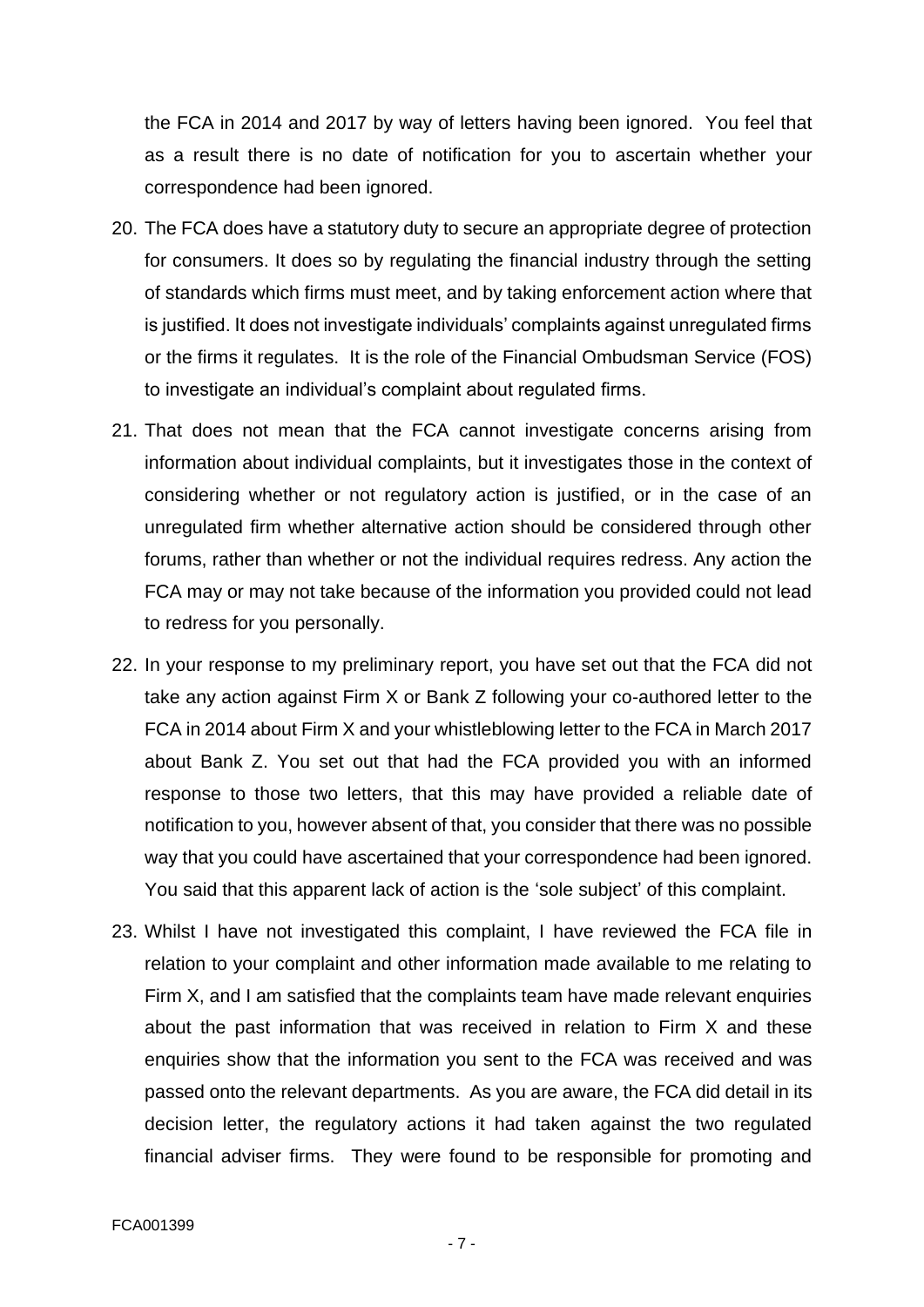selling Firm X's schemes to UK consumers which resulted in the issuance of final notices to them in 2013 and 2014. You have set out that you yourself provided some of the relevant evidence that enabled the FCA to take this action. In your correspondence you have said that this action relates to different organisations about different products. Whilst I acknowledge this point, I consider that there is a link and that these IFA's were related to Firm X albeit in relation to different products that they allegedly marketed in different locations and that it indicates that the FCA has acted on information it received.

- 24. In addition to this, you have questioned what happened to the information you provided to the FCA in the co-authored letter from 2014 and the letter that you sent about Bank Z in 2016/2017. Whilst this query did not form part of your original complaint the FCA did provide a response on 24 August 2021, and set out that the FCA did receive the information you provided about Bank Z in 2016/2017 and it was passed onto the Whistle Blowing Department and the Customer Queries Team who told you on 15 December 2016 that the information had been logged and was available to the Supervisory Team, but due to confidentiality restrictions they would not keep you updated on any further actions it took.
- 25. The FCA does not generally say what action has been taken in response to the information that it receives. This is because section 348 (s.348) of the Financial Services & Markets Act 2000 (FSMA) classes some information the FCA holds about firms as confidential and restricts how that information is dealt with. In addition to this, any information that is not restricted by s.348 FSMA may be restricted due to the FCA's policy on sharing information about regulated firms and individuals, who also have legal protections. Under this policy, the FCA will not normally disclose the fact of continuing action without the agreement of the firm concerned. There is a good explanation of the statutory and FCA policy restrictions on information sharing at https://www.fca.org.uk/freedom-information/informationwe-can-share. This means that, as you were told, there is no general right for members of the public to know the outcome of reports that they make.
- 26. Like the FCA, I am required to respect confidentiality. This means that sometimes I cannot report fully on the confidential material to which I have access. However, as part of the Complaints Scheme, I have access to all the FCA's complaints papers, including confidential material. This is so that I, as an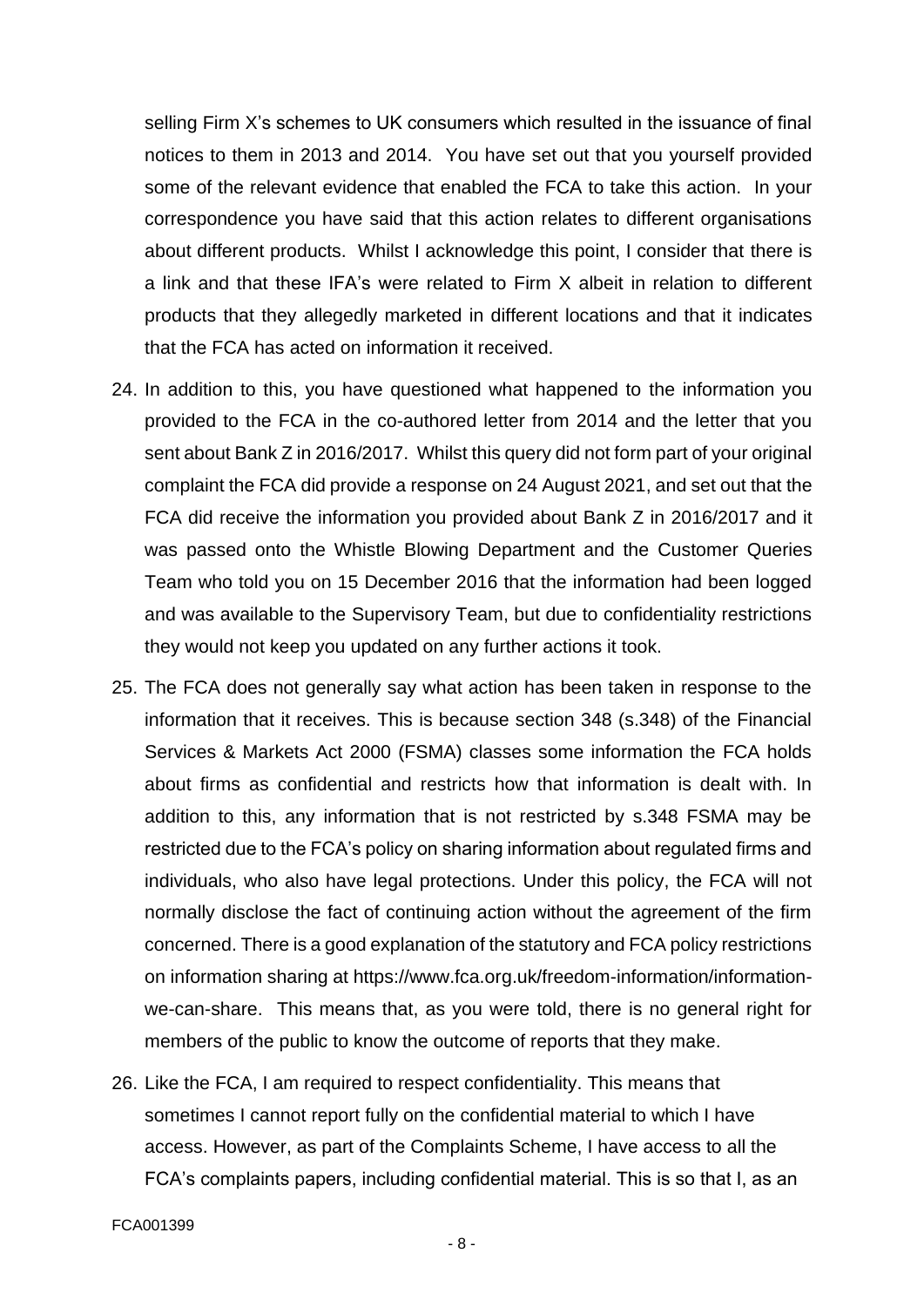independent person, can see whether I am satisfied that the FCA has behaved reasonably. Sometimes this means that all I can say to complainants is that having studied the confidential material, I am satisfied that the FCA has behaved reasonably – but I am unable to give further details.

- 27. This can be frustrating for complainants, but it is better that I am able to see the confidential material. On occasions, I have persuaded the FCA to release further confidential information to help complainants understand what has happened, but this is not always possible. I shall continue to pursue this matter with the FCA.
- 28. As I have already noted I have upheld the FCA's decision that your complaint has been made out of time. For this reason, it was not appropriate for me to conduct an investigation at this time, but following my review of the FCA's information that I have been provided with I am satisfied that the FCA received the letters you detailed, and that the information was passed onto and reviewed by the relevant teams at the FCA at that time. I am also satisfied that you were notified by the FCA at the time that you would not be advised about any action that was taken as a result of the information you provided. If you had any issue with this position, this should have been raised in a complaint at the time, not after other avenues pursued by you had been exhausted. I appreciate that following the report into Firm Y you might have considered that the information that you provided may have been ignored. However, I confirm that this does not appear to be the case from the information I have seen.
- 29. From the information that is available to me and as set out in my points above, I have established that Firm X itself was not regulated by the FCA and it has not been able to take action against Firm X directly. In its correspondence the FCA has set out that it had passed information onto other law enforcement agencies who had shown interest and that it had also looked into whether the scheme was a UCIS. However, it explained that the standard of information it required to pursue the matter further was not available due to jurisdictional hurdles that were in place due to the operations of the scheme being located overseas.
- 30. So, whilst you have identified that the recently published report highlighted the serious failures of the FCA in relation to a different firm, being Firm Y where the